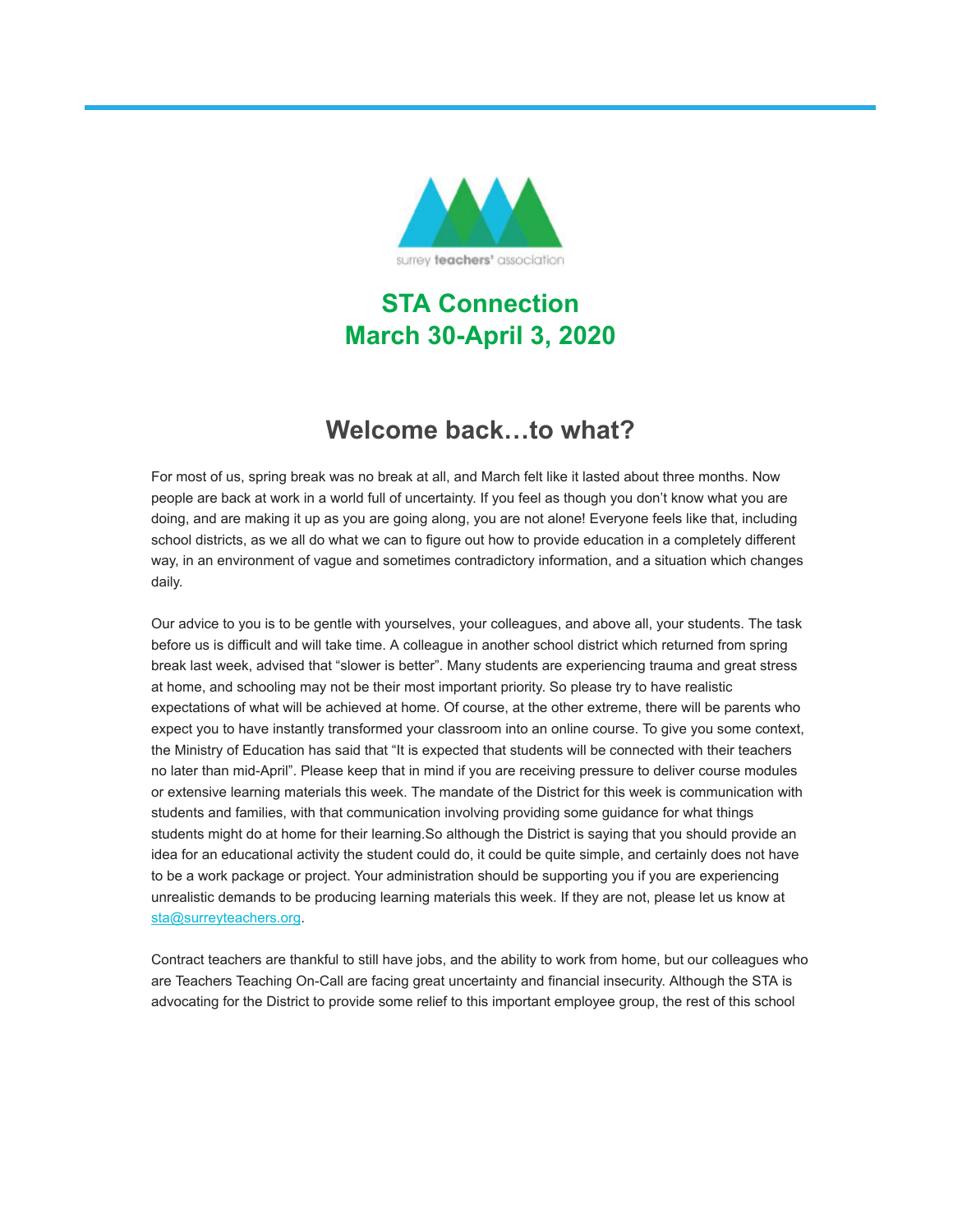year (beyond dispatches that were in the system for April) for them is up in the air. We are still in discussions with HR about what scope there will be for TTOC work to replace teachers who are unable to work, and will provide more information when we have it.

Above all, in this time, please take the steps you can to keep yourselves and your families healthy.

## **Cancelling Absences and TTOC Dispatch Issues**

Over the break there was a lot of confusion about cancelling absences and dispatch issues. Some teachers were able to cancel absences (because of trips being cancelled, medical appointments and procedures being postponed, etc.), but then the District froze the system to prevent further cancellations. The District has told us that they will honour all dispatches that were in the system for April, whether or not they were cancelled by the teachers who logged the absences. What they will do is, for that day, assign the TTOC who was in the dispatch to report to the school principal and do the work that gets assigned. However, when an absence is cancelled, it is apparently very difficult to trace which TTOC had been attached to the absence, so that they can be provided with work for that day. That is why the employer froze the system for cancellations.

#### **Based on these factors, we have this advice:**

- 1. If you are a TTOC who had a dispatch that got cancelled, please contact [dispatch@surreyschools.ca](mailto:dispatch@surreyschools.ca) with any details you remember about the dispatch (school, teacher, date).
- 2. If you are need to cancel an absence, please email Lisa Watson the following:

**Subject**: Please cancel my absence In the body of the email: **Name**: **Employee #**: **Reason for absence**: **Date(s) of absence**:

**Is there a TTOC in the assignment** (yes, no, I don't know):

3. If you are a teacher who cancelled an absence before the system got frozen, please help out the TTOC who was in that dispatch by emailing [dispatch@surreyschools.ca](mailto:dispatch@surreyschools.ca) with information about the date and name of the TTOC (if known). That will help make it possible for them to have alternate work for that day.

#### **Protecting Privacy**

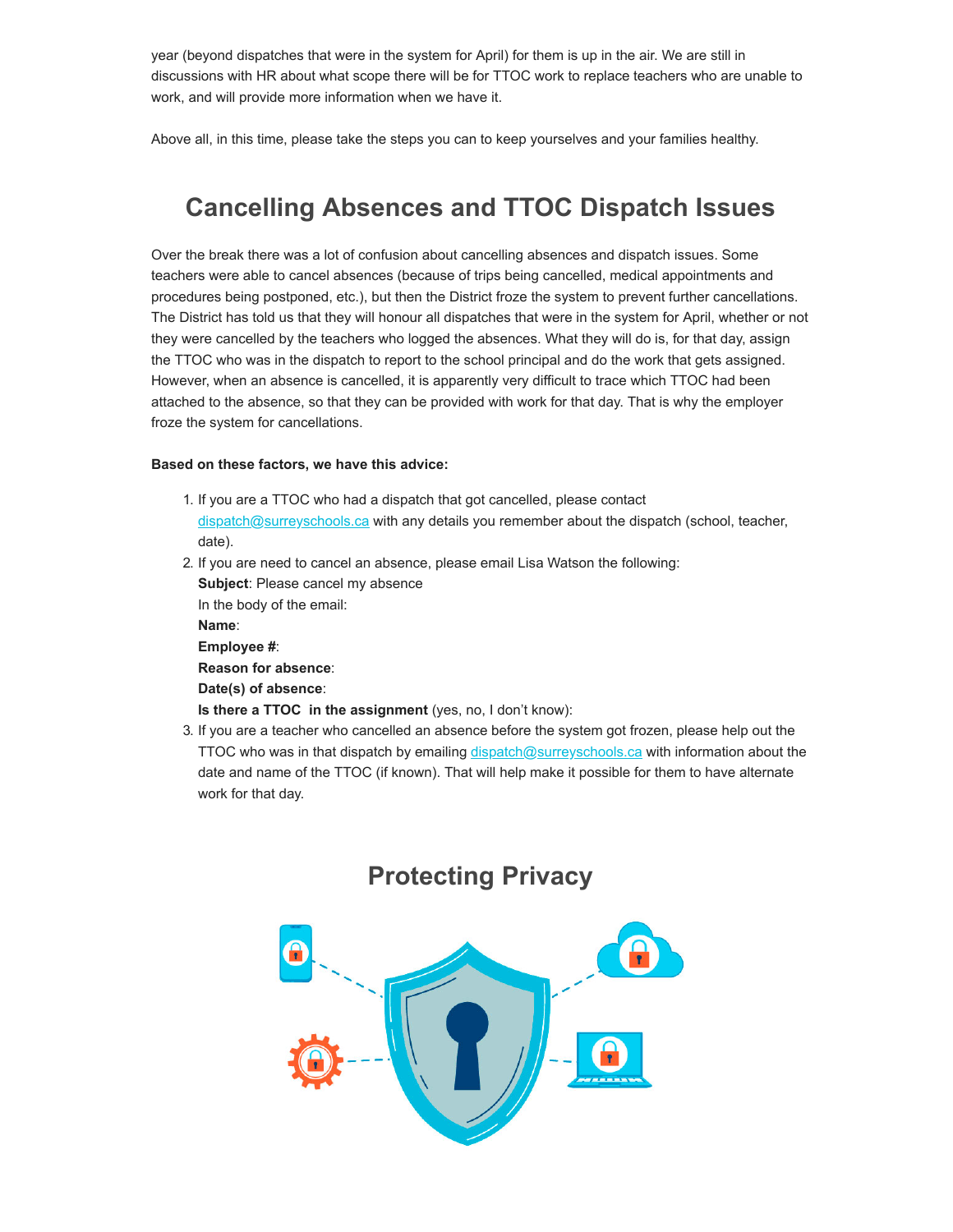Working in this context raises privacy issues, both for students and for yourself.

You may been asked to reach out to families via telephone. In order to protect your personal phone number:

- If you're using a landline, press \*67 before dialing out, and your number will be blocked from the display for free
- If you're using an iPhone, go to settings, phone, show my caller ID, and then disable the show my caller ID.
- If you're using an Android device, instructions may vary. Google "hide my number" and the name of your device in order to find instructions.

Where possible, it is best to do your work using school district equipment, rather than with your own computers or tablets. If you do not have such equipment, please contact your principal to request that it be provided. Using district equipment to do your work avoids issues connected to having students' personal information on your own devices. In that case, however, please be careful to avoid synching your personal information (e.g. photos) with the district device. And to further protect your privacy, you should restrict your own personal internet activity to your personal devices.

# **How to have structure when working at home: Daybooks are still relevant!**

We are certainly in a very strange "new normal" in our teaching careers! Each of us is finding our way in this preparation week as we figure out how we are going to be in contact with our students, what content we are going to be able to deliver at a distance, and what we will be spending our working days doing, exactly! Since teachers are required to have a daybook in their classrooms, we suggest that maintaining one at home can be helpful for many reasons.

#### **Here are some tips to help establish a new work routine that helps keep us going:**

- $\bullet$  If possible, make a space in your home for work  $-$  it can be helpful to have this separate space away from your relaxing area or eating area so you can feel like you are "going" to work.
- Don't feel like you need to work much longer hours than usual! Take care of yourself so you have the capacity to care for your students and your family.
- Make a home daybook of some kind where you keep brief notes of what you have done and what you are planning to do. This could be as simple as a page for each day where you note on-line team meetings you attended, students you called, and other activities you did.
- Work out your week plan with REASONABLE AND DOABLE as your guiding concepts! Parents and kids are stressed by the pandemic and all the changes. Be gentle with expectations on them and on yourself!
- Without our daily school routine it can be easy to forget to log on to meetings we are invited to. Make a note of these coming up!
- Make notes of lessons or activities you assigned if kids lag in responding to you, it will be easier to backtrack and catch them up when they do.
- This daybook/ logbook can be super helpful if you need to be replaced for illness or some other reason – Much easier to email them a day work plan if you have organized notes. (Note: the issue of when people will be replaced by TTOCs is one that we are working on with the District.)
- Searching for things "somewhere in my inbox" can be frustrating, so a few notes can do wonders.

Good luck everyone, remember we are still in the first few days of what will be many weeks. Take the time to think through your work routines!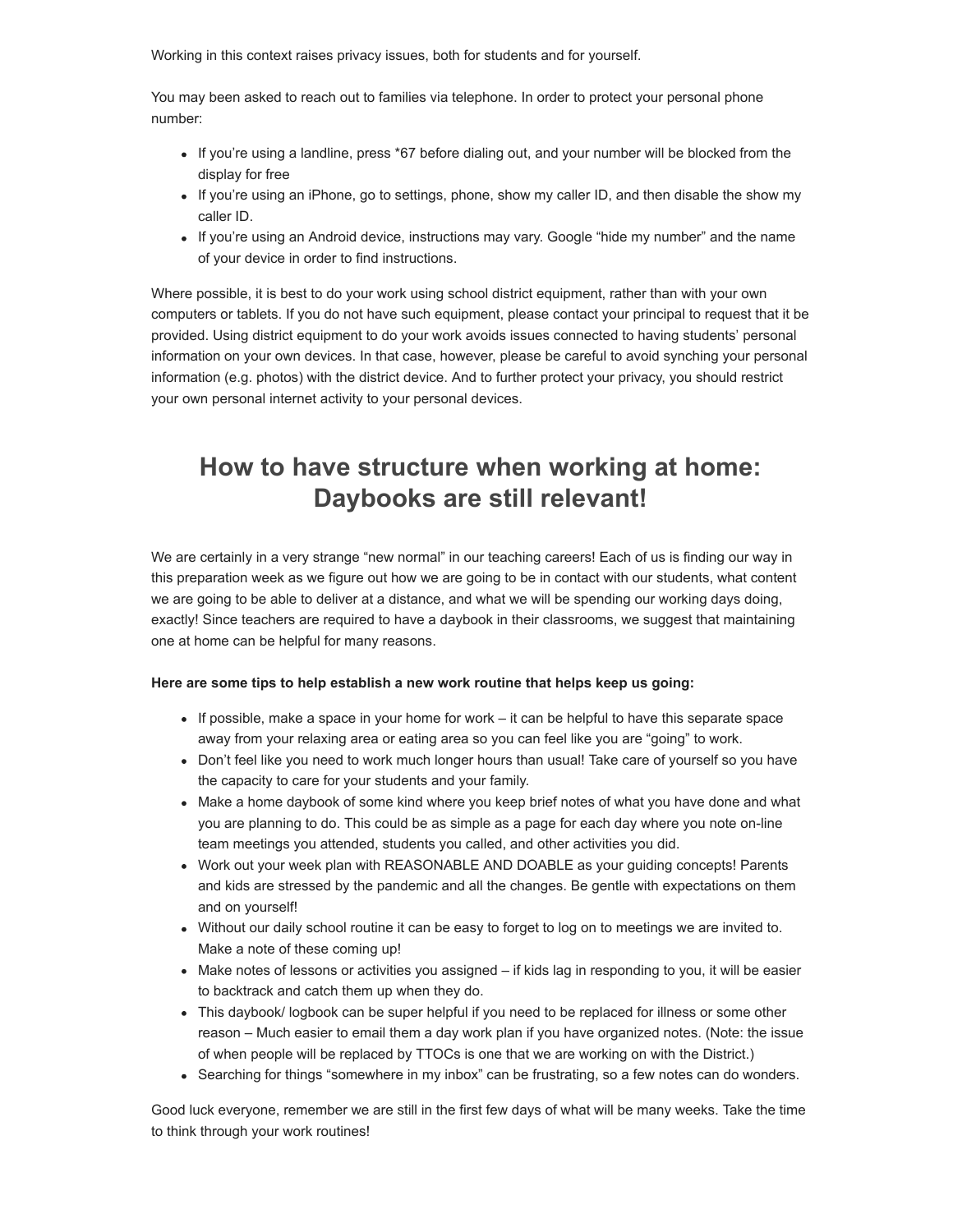### **What about videoconferencing?**

Many people are asking about whether they can use videoconferencing with students. At this point, the District is saying that they don't want teachers doing two-way videoconferencing with students. They see that it can be a valuable and powerful tool. They also say that they want to proceed slowly and thoughtfully, to ensure that teachers are not openly accessing student homes without safeguards such as parental sign-off, boundaries on timing, appropriate locations within a home, and so on. So they are not saying that it will not happen, but that they want to take some time to develop such safeguards.

There are other issues for teachers to consider, both about videoconferencing and other bandwidth-heavy tools. Students may lack the technology to engage in such activities, or their families may have limited data. Or, for some families, it may feel threatening to have someone who works for the state to be able to see into their homes. So please bear these sorts of issues in mind as you approach your planning the learning opportunities for your students.

### **Peer Support is Available!**

Need some help with your on-line teaching? Please feel free to reach out for Peer Support. Peer Support is a voluntary program through which teachers help teachers with an aspect of their professional work. It's a confidential collaboration between you and the consultant. To begin, a peer support consultant will talk with you about your areas of interest or concern. Together you will generate ideas about what kind of assistance would be most useful to you. Your peer support consultant can help you in these challenging times. Interested? Please contact Christie Weigel, the Professional Support Services officer, at 778-928- 3810.

#### **Do I have to teach online?**

Although most teachers are adjusting their practice toward online delivery, it is not the only option. And it is not mandatory. Both the Ministry of Education and the Superintendent have stated that teachers can have flexibility to use paper-based resources with students, which could be particularly helpful where there are technological barriers. Please note that there can be logistical challenges in terms of making copies and getting packages to students, but there should be solutions to those problems. If you feel that your professional autonomy is being restricted by pressure to teach in a given way, please contact the STA for support at [sta@surreyteachers.org.](mailto:sta@surreyteachers.org)

## **Professional Development Applications**

With school closures resulting in limited access to district mail, we will be accepting professional development application via email. Please email applications to Donna Stewart at [accounting@surreyteachers.org.](mailto:accounting@surreyteachers.org) Please note that we will not be accepting applications in person at the STA office. If you have questions regarding Pro D, please email Erin Coleman at [pd@surreyteachers.org.](mailto:pd@surreyteachers.org)

### **STA Convention**

The Convention Committee has met and discussed plans for the May 1<sup>st</sup> STA Convention. We will be going ahead with a re-envisioning of this valuable pro d event and are looking into ways to move the keynote and workshops on-line. If you are a presenter, please watch for a brief survey coming out shortly.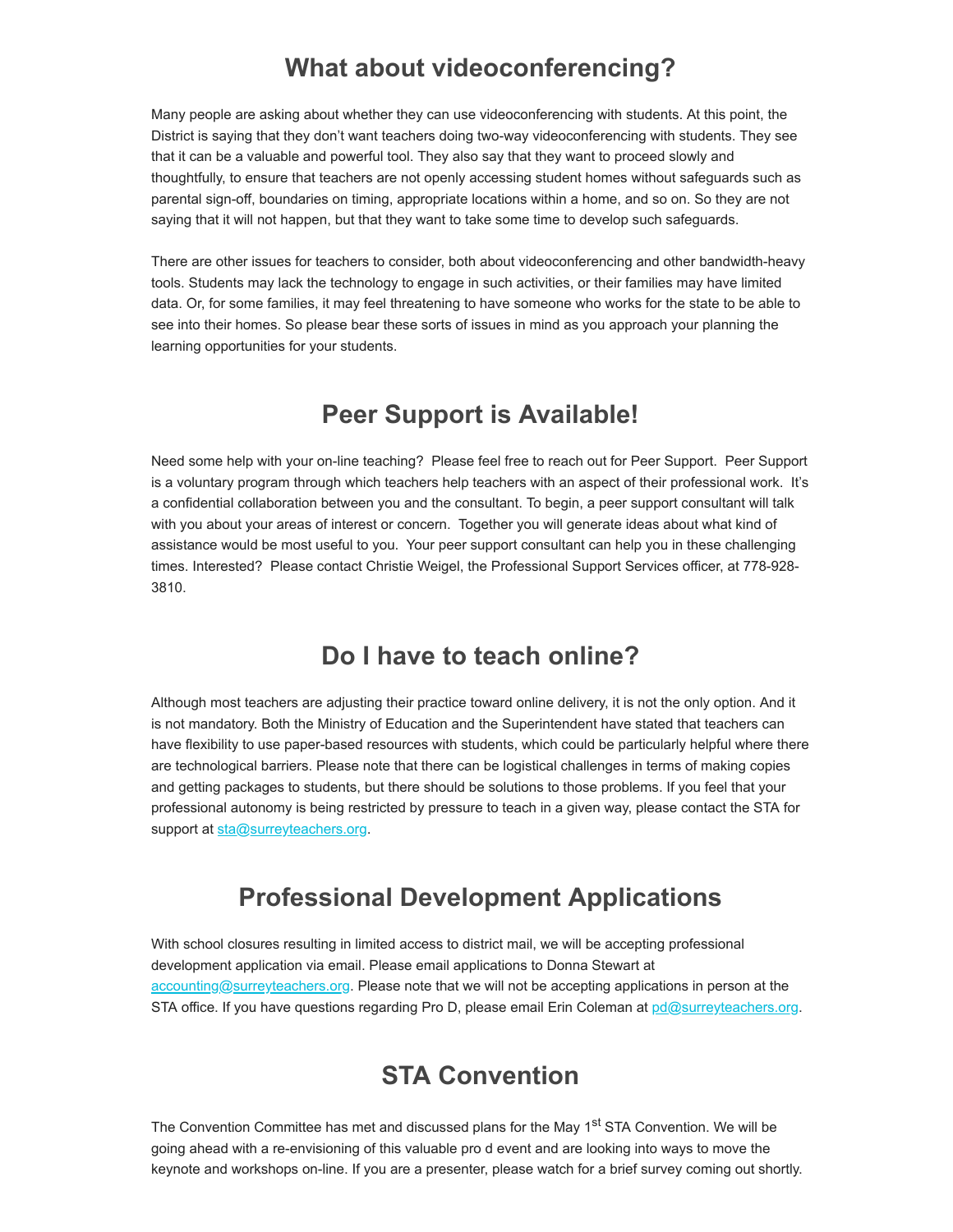Please watch the STA Convention website for updates as we move forward [https://staconvention.ca/](https://surreyteachers.us20.list-manage.com/track/click?u=37ec644ae87e34b54b3912660&id=64a1c32a8a&e=7261da6bdb). The committee can be contacted by email at **convention@surreyteachers.org**.

# **Health & Safety**

During the Covid-19 pandemic there will be an abundance of Health & Safety sites and resources with information. Remember to stick to reliable sources for guidance on COVID-19 to keep yourself informed and updated:

- [BC Centre for Disease Control](https://surreyteachers.us20.list-manage.com/track/click?u=37ec644ae87e34b54b3912660&id=a46d3108ae&e=7261da6bdb)
- [Government of Canada](https://surreyteachers.us20.list-manage.com/track/click?u=37ec644ae87e34b54b3912660&id=f0b1b6d5a4&e=7261da6bdb)
- [KIDS and COVID-19 Q&A](https://surreyteachers.us20.list-manage.com/track/click?u=37ec644ae87e34b54b3912660&id=e9c25f639f&e=7261da6bdb)
- [Novel Coronavirus Q&A from HealthLinkBC](https://surreyteachers.us20.list-manage.com/track/click?u=37ec644ae87e34b54b3912660&id=67ed1b08b6&e=7261da6bdb)

### **Rest in Peace Ron Schell**



We are sad to announce that Ron Schell, who most recently worked as an Integration Support Teacher at Adams Road Elementary, passed away on Saturday.

Ron's family gave their permission to share the following information: "On Monday March 2nd in the evening Ron went into the hospital and was quarantined with pneumonia and influenza. That Friday on March 6th he had a heart attack and suffered a cardiac arrest, It was 9